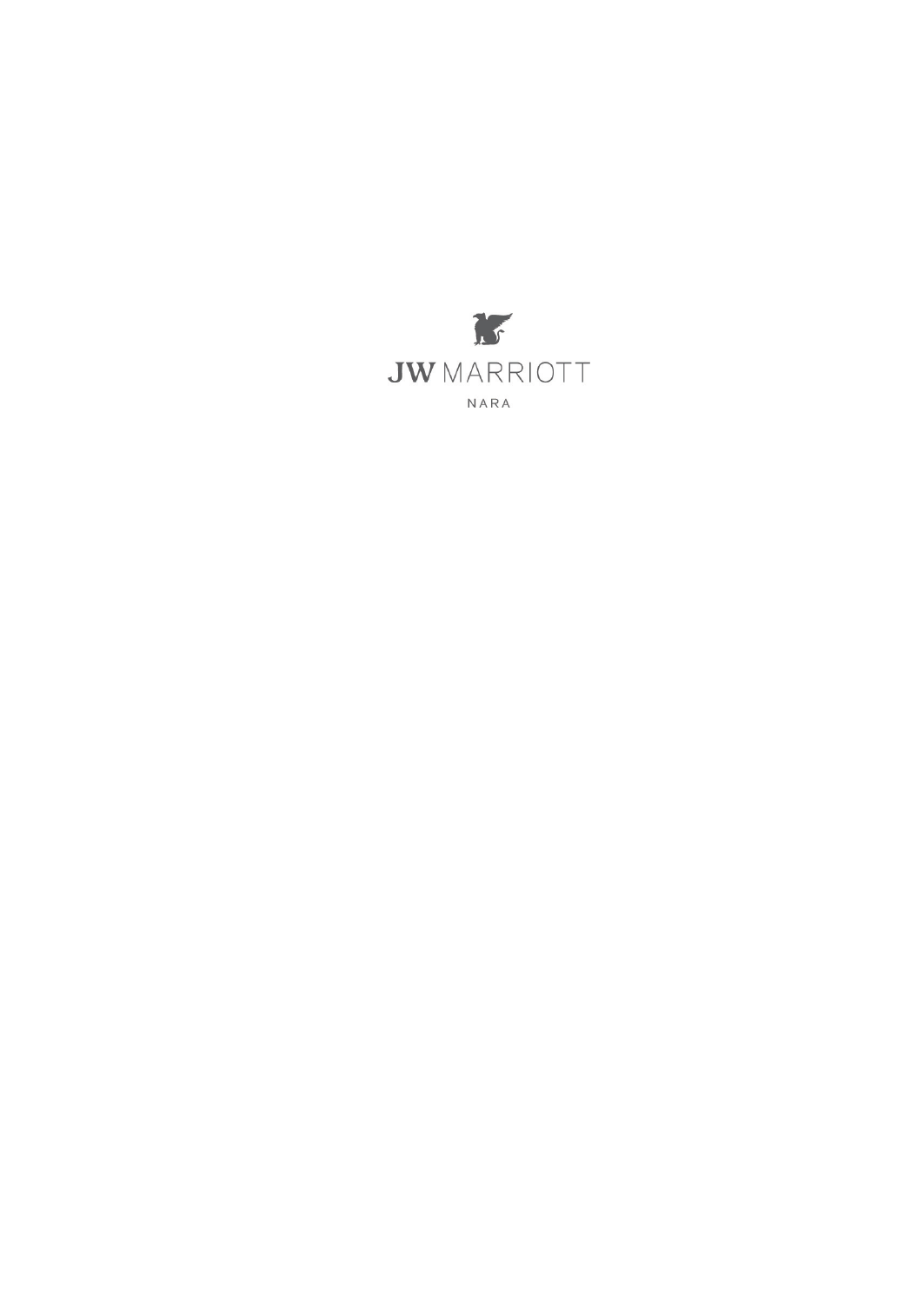鉄板 Lunch

茜

¥8,400

食前のお愉しみ

本日の鮮魚ソテー

サルサチリソース

#### 彩サラダ

玉葱ドレッシング

#### 季節の蒸焼野菜

うるわしの花塩 直七を使った自家製ポン酢で

## g 80 国産牛フィレ

紀州熊野灘炭塩 もろみ醤油 山葵 田子産ニンニク添え

白ご飯 赤出汁 香の物 校倉ガーリックライスに変更 +1,850 円

デザート ココナッツアイスクリームと最中 マンゴーソース

w m e w = 小麦 /wheat m = 乳 /milk e = 卵 /egg

。表記料金には消費税とサービス料が含まれております 。日本米を使用しています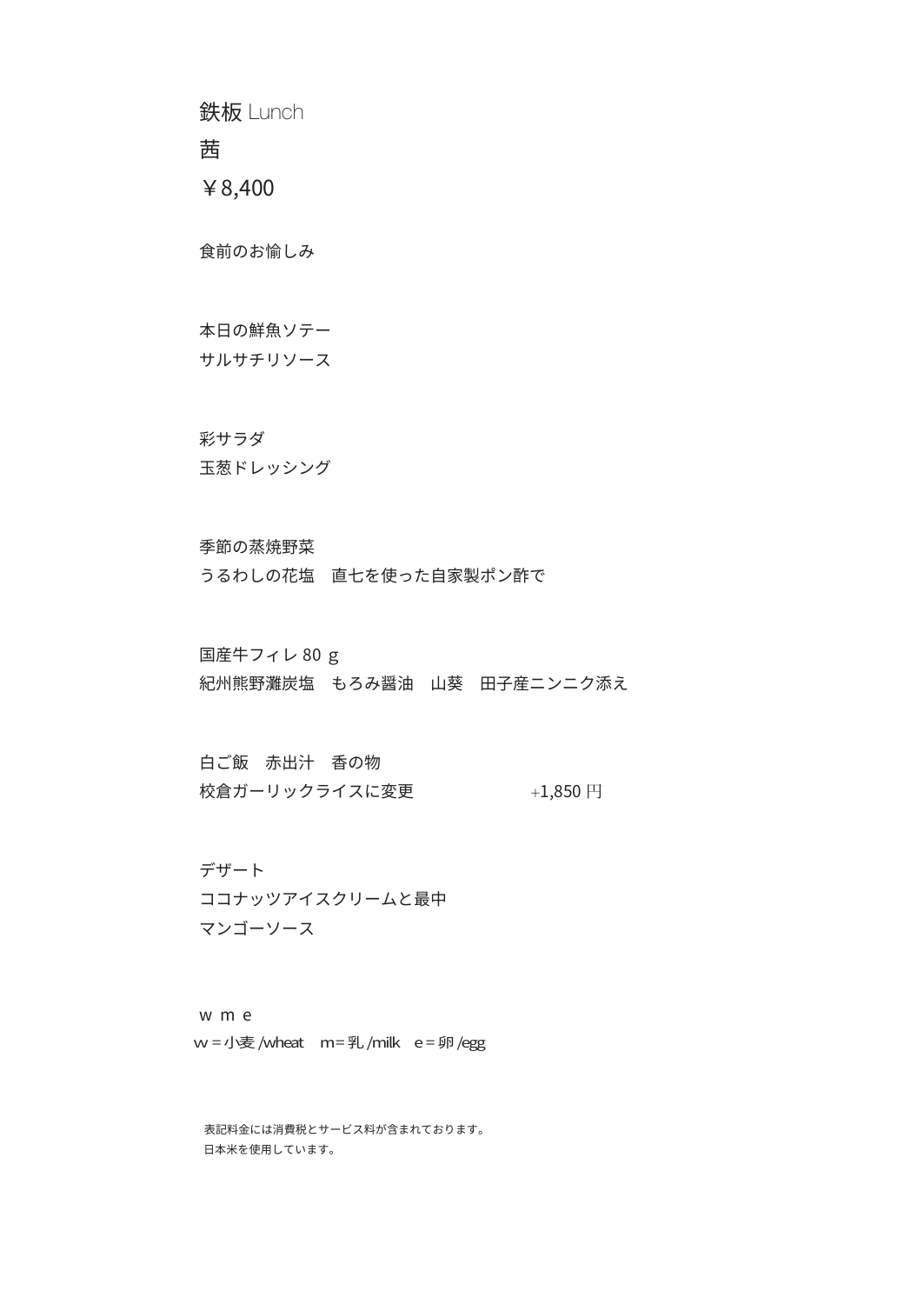鉄板 Lunch

山吹

¥11,000

食前のお愉しみ

本日の海鮮盛り合わせのソテー オリーブ フルーツトマト ハーブ 白ワインソース

### 彩サラダ

玉葱ドレッシング

### 季節の蒸焼野菜

うるわしの花塩 直七を使った自家製ポン酢で

国産牛フィレ 80 g又は黒毛和牛サーロイン 70 g 紀州熊野灘炭塩 もろみ醤油 山葵 田子産ニンニク添え

白ご飯 赤出汁 香の物 校倉ガーリックライスに変更 +1,850 円

デザート ココナッツアイスクリームと最中 マンゴーソース

w m e  $w =$  小麦 /wheat  $m = 2$  /milk  $e = 9$  /egg

。表記料金には消費税とサービス料が含まれております 。日本米を使用しています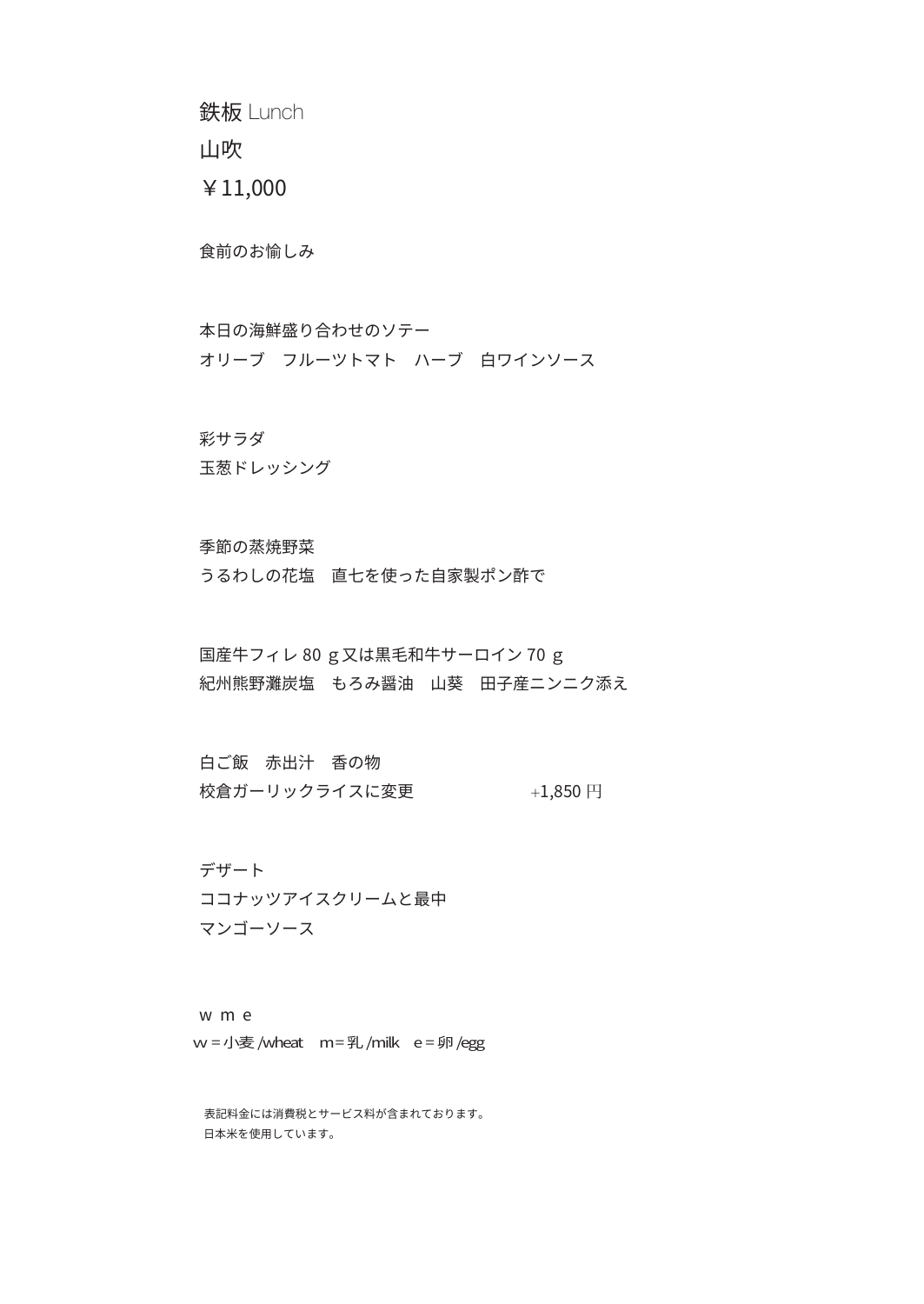鉄板 Dinner 水仙 ¥23,500

食前のお愉しみ

 彩サラダ 玉葱ドレッシング

季節の蒸焼野菜

うるわしの花塩 直七を使った自家製ポン酢で

黒毛和牛フィレ 120 g又は黒毛和牛サーロイン 160 g 紀州熊野灘炭塩 もろみ醤油 静岡産本山葵 田子産ニンニク添え

校倉ガーリックライス 赤出汁 香の物

デザート 本日のデザート

w m e  $w =$  小麦 /wheat  $m = 2$  /milk  $e = 9$  /egg

表記料金には消費税とサービス料が含まれております。 。日本米を使用しています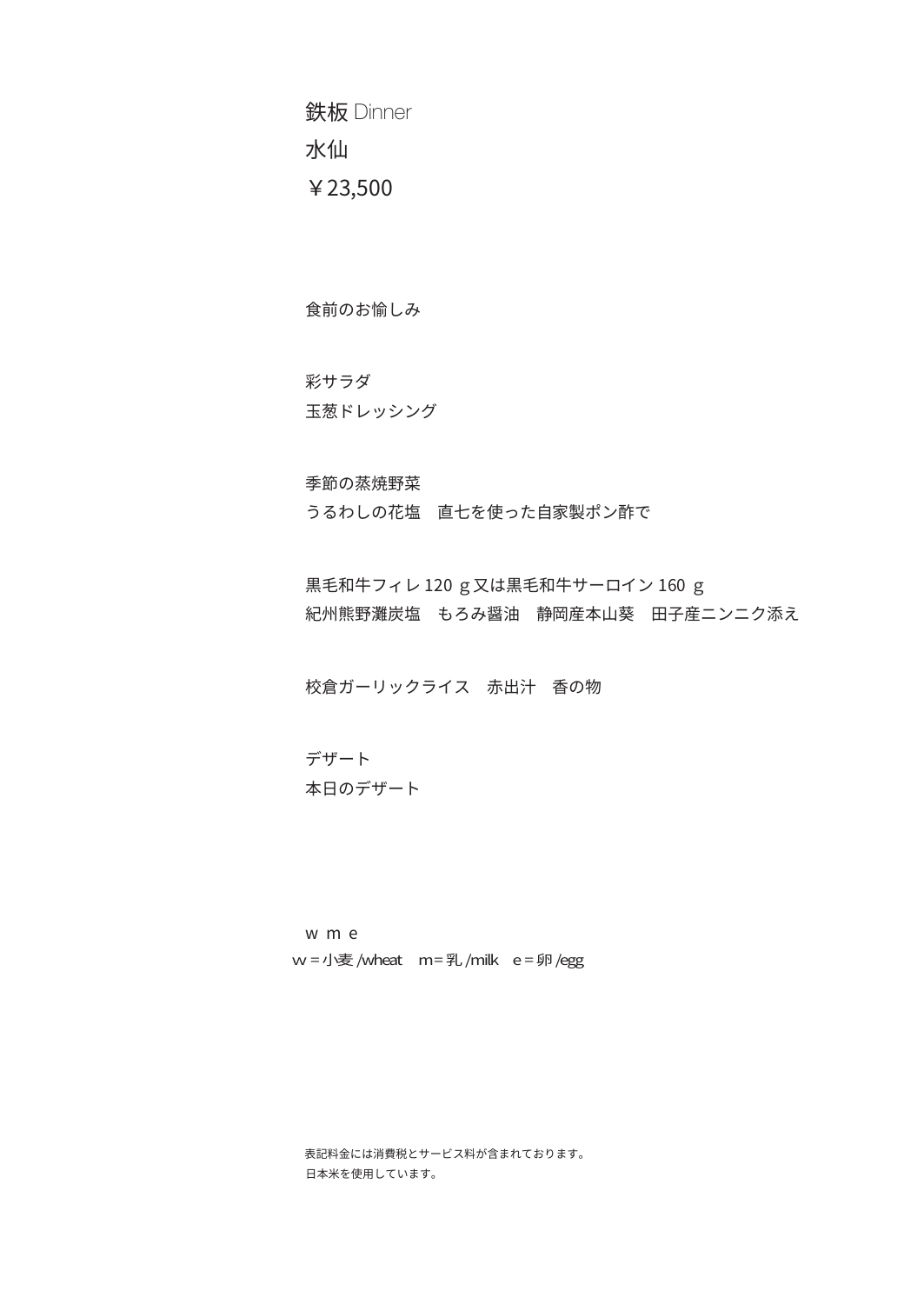鉄板 Dinner 富士 ¥30,500

食前のお愉しみ

黒鮑と夏野菜のソテー

フルーツトマトとバジルバターソース

 彩サラダ 玉葱ドレッシング

季節の蒸焼野菜 うるわしの花塩 直七を使った自家製ポン酢で

本日のシェフのおすすめ 黒毛和牛フィレ 80 g又は黒毛和牛サーロイン 100 g 紀州熊野灘炭塩 もろみ醤油 静岡産本山葵 田子産ニンニク添え

校倉ガーリックライス 赤出汁 香の物

デザート 本日のデザート

w m e  $w =$  小麦 /wheat  $m = 2$  /milk  $e = 9$  /egg

表記料金には消費税とサービス料が含まれております。 。日本米を使用しています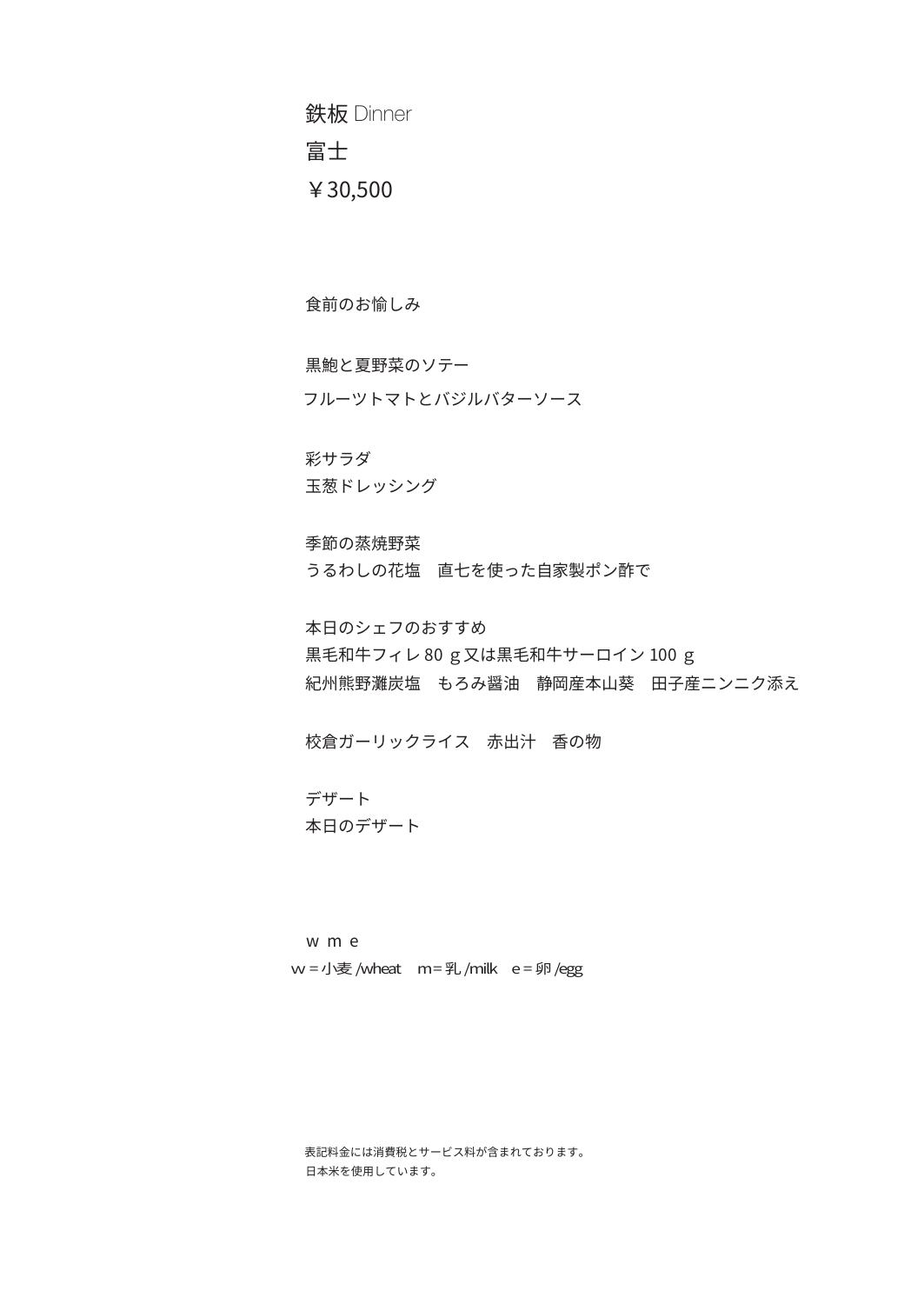A La Carte

# 単品

| *イセ海老のソテー (450g) | $422,000 \sim$ |
|------------------|----------------|
| *活黒鮑のソテー (180g)  | $418,000 \sim$ |
| *帆立貝のソテー         | ¥3,500         |
| *本日の魚のソテー        | $43,000 \sim$  |
| *本日の魚と帆立貝のソテー    | $44,000 \sim$  |
| *ガーリックライス        | 42,200         |
| *国産牛フィレ 10 g     | 41,000         |
| *黒毛和牛フィレ 10 g    | ¥1,600         |
| *黒毛和牛サーロイン 10 g  | 41,400         |

w m e s w = 小麦 /wheat m = 乳 /milk e = 卵 /egg s = えび /shrimp

。表記料金には消費税とサービス料が含まれております 。日本米を使用しています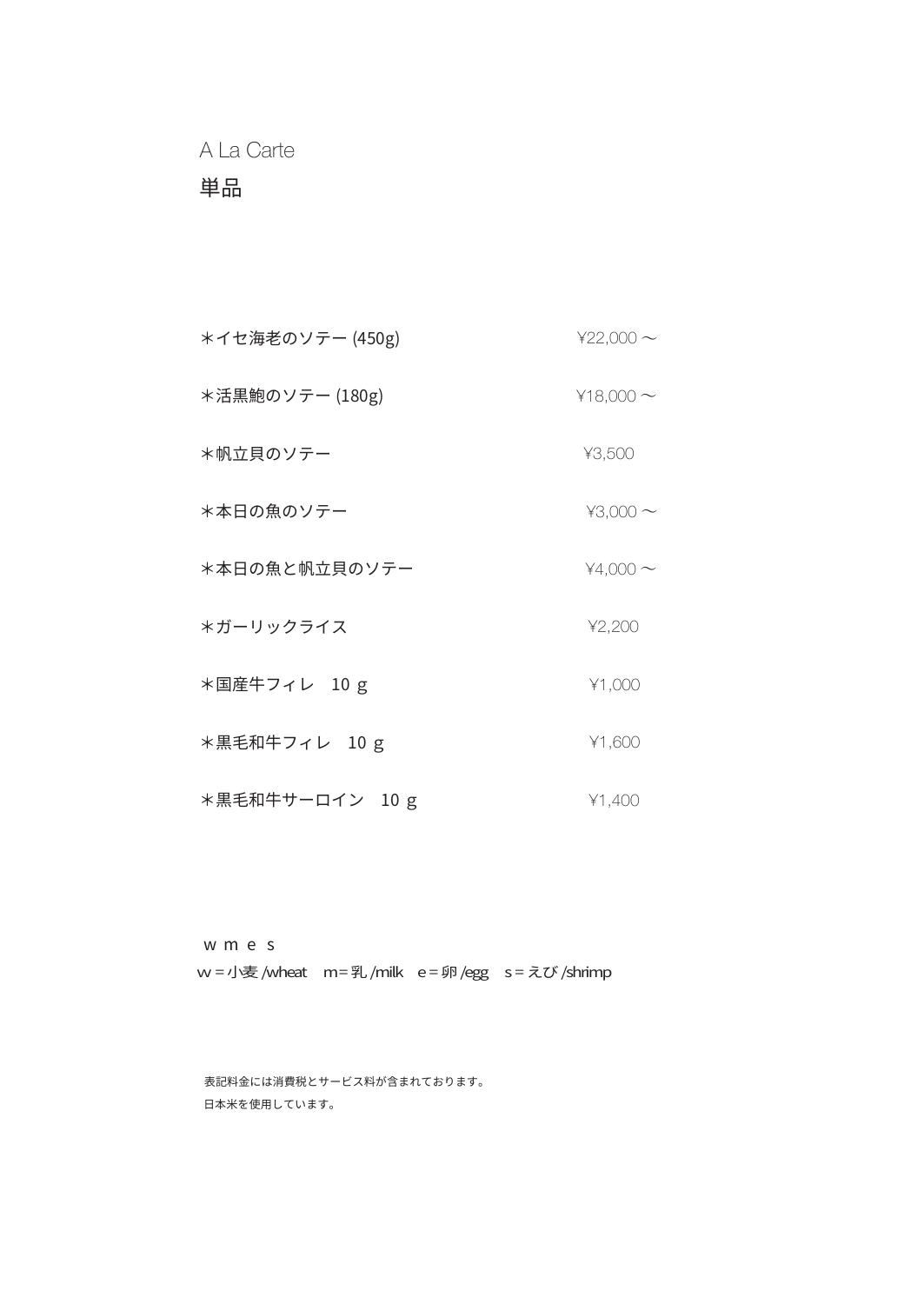Lunch Akane ¥8,400

Appetizer

Today's Selection of Fresh Seafood sauce chili

Mixed Salad onion dressing

Seasonal Roasted Vegetables floral salt, Naoshichi citrus ponzu sauce

Japanese Beef Fillet 80g Nara Kumanonada charcoal Salt Soy sauce, wasabi, garlic

Rice, red miso soup, pickles

Dessert seasonal dessert

w m e  $w =$  wheat  $m =$  milk  $e =$  egg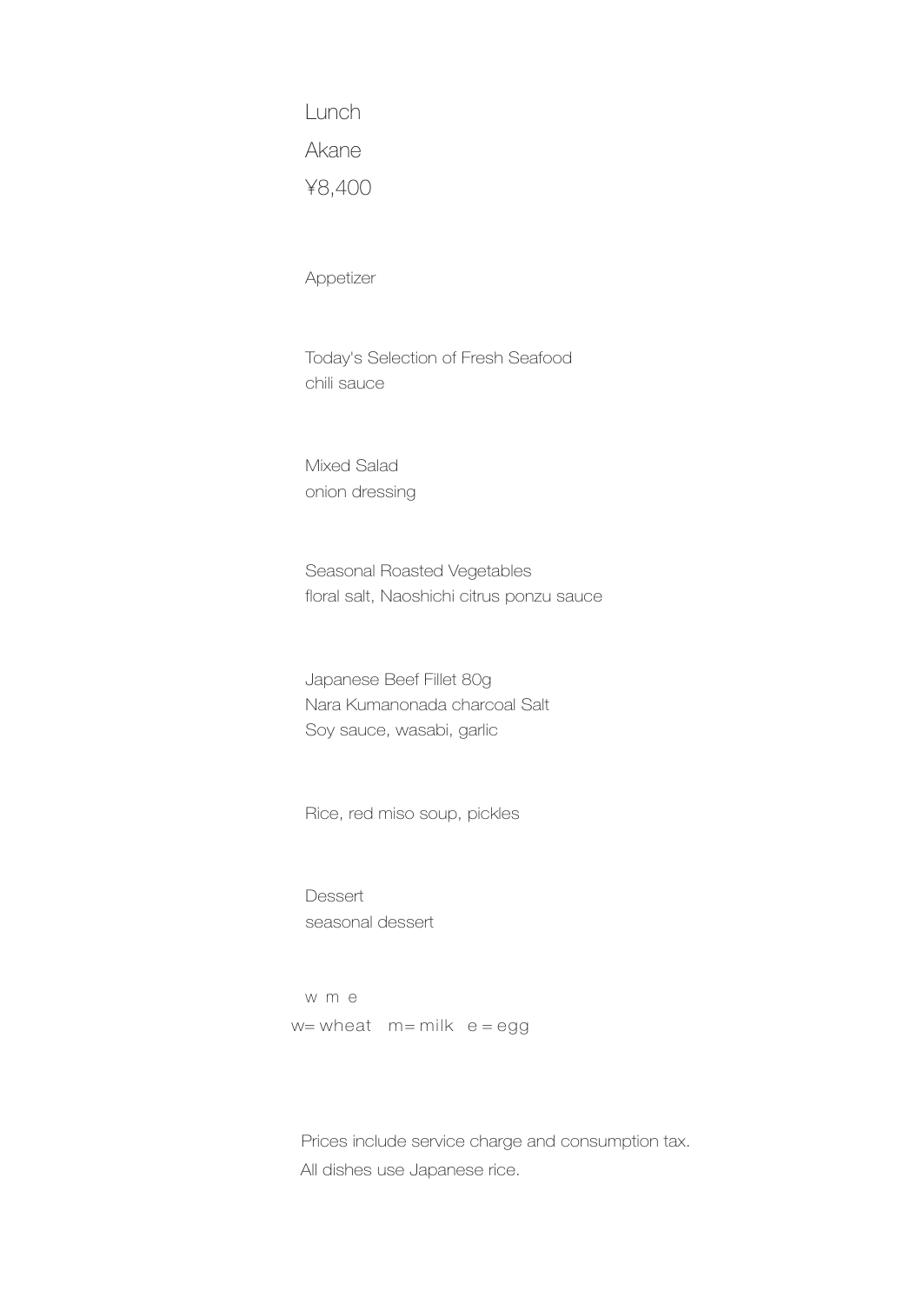Lunch Yamabuki ¥11,000

Appetizer

Today's selection of Assorted Fresh Seafood olive, tomato, herb, white wine sauce

Mixed Salad onion dressing

Seasonal Roasted Vegetables floral salt, Naoshichi citrus ponzu sauce

Japanese Beef Fillet 80g or Japanese Kuroge Beef Sirloin 70g Nara Kumanonada charcoal Salt Soy sauce, wasabi, garlic

Rice, red miso soup, pickles

**Dessert** seasonal dessert

w m e  $w =$  wheat  $m =$  milk  $e =$  egg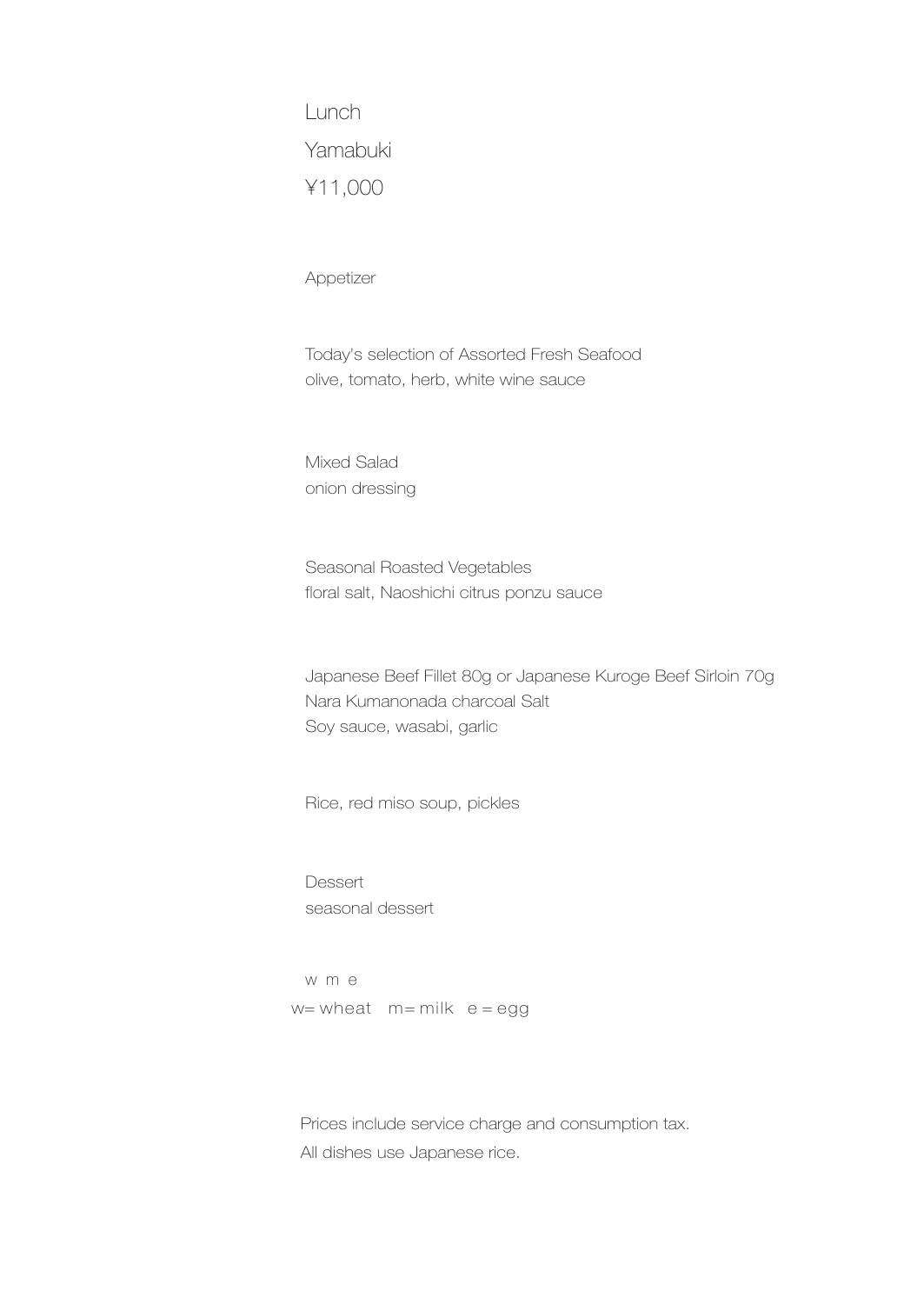Dinner Suisen 23,500 ¥

Appetizer

Mixed Salad onion dressing

Seasonal Roasted Vegetables floral salt, Naoshichi citrus ponzu sauce

Japanese Kuroge Beef Fillet 120g or Japanese Kuroge Beef Sirloin 160g Nara Kumanonada charcoal Salt Soy sauce, wasabi, garlic

Azekura garlic rice, red miso soup, pickles

**Dessert** seasonal dessert

w m e  $w =$  wheat  $m =$  milk  $e =$  egg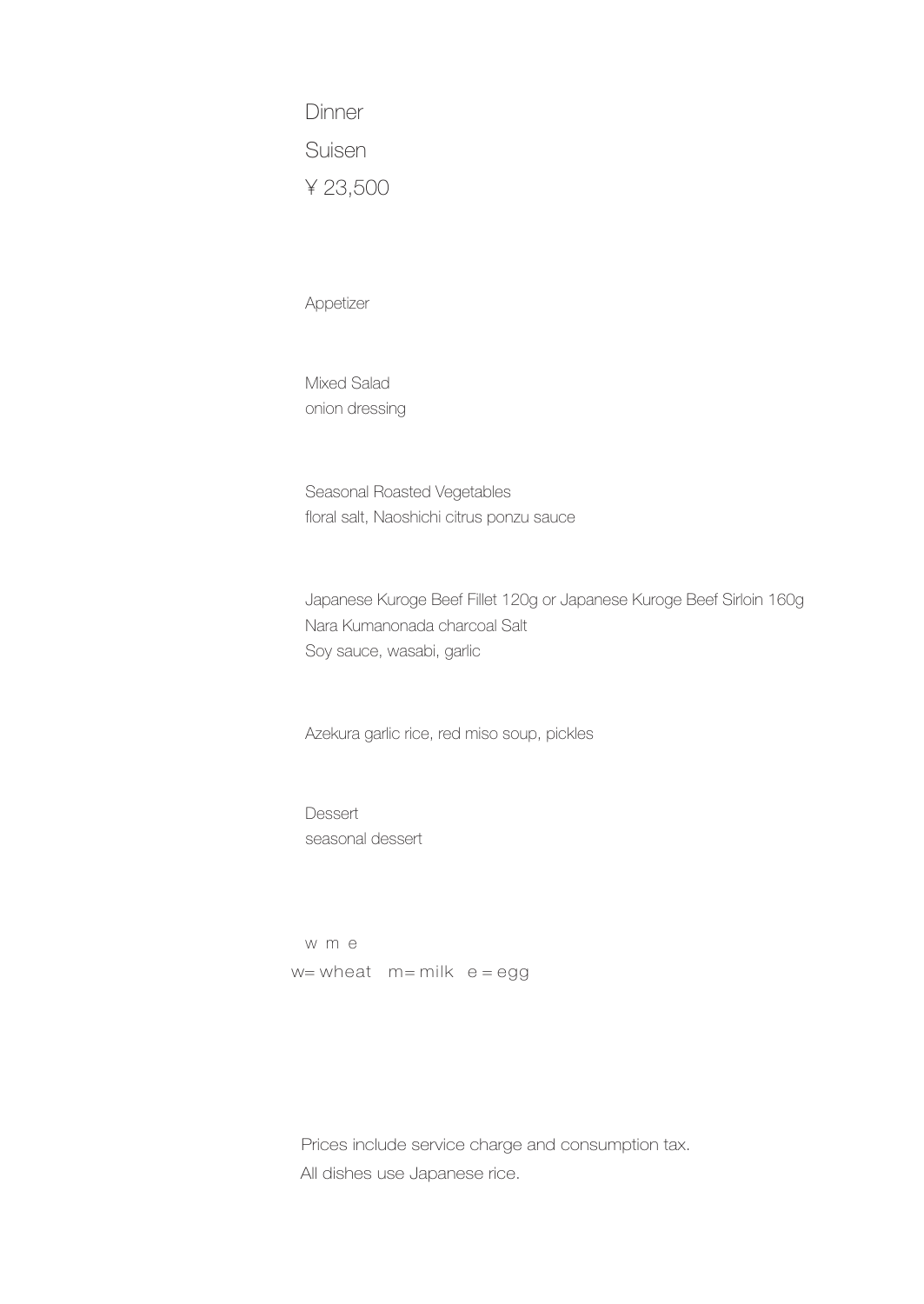Dinner Fuji 30,500 ¥

Appetizer

Black abalone and asparagus saute fruit tomato and basil butter sauce

Mixed Salad onion dressing

Seasonal Roasted Vegetables floral salt, Naoshichi citrus ponzu sauce

Japanese Kuroge Beef Fillet 80g or Japanese Kuroge Beef Sirloin 100g Nara Kumanonada charcoal Salt Soy sauce, wasabi, garlic

Azekura garlic rice, red miso soup, pickles

**Dessert** seasonal dessert

w m e  $w =$  wheat  $m =$  milk  $e =$  egg